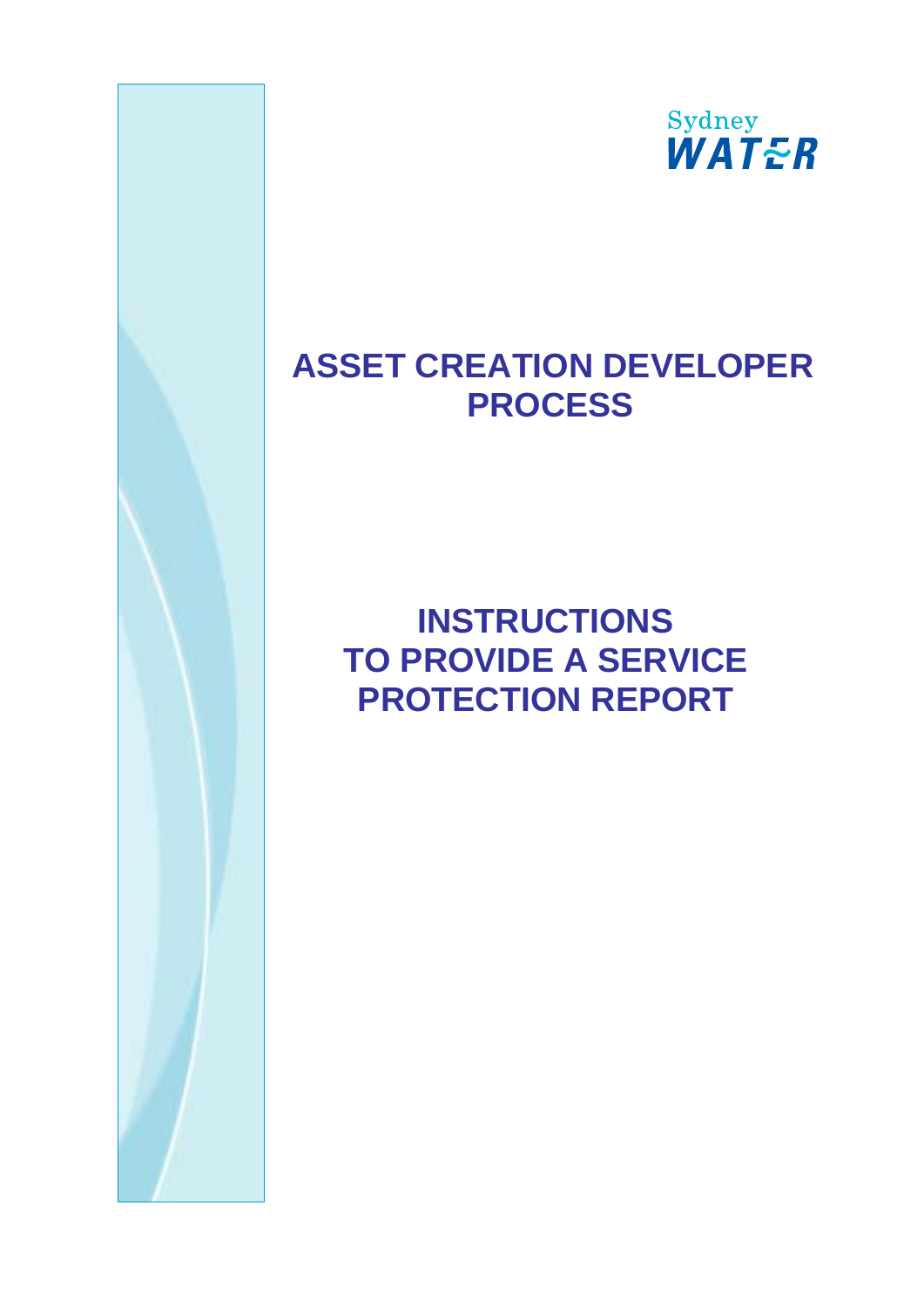### **INSTRUCTIONS**

### **TO PROVIDE A SERVICE PROTECTION REPORT**

### **CONTENTS**

| 1. | <b>INTRODUCTION</b>                                                   | 3              |  |
|----|-----------------------------------------------------------------------|----------------|--|
|    | 2. ROLE OF THE PROVIDER                                               | 3              |  |
| 3. | <b>INSURANCE</b>                                                      | 6              |  |
|    | 4. CHANGE HISTORY                                                     | 6              |  |
|    | <b>APPENDIX 1 - Service Protection Report samples &amp; checklist</b> | $\overline{7}$ |  |
|    | APPENDIX 2 - Addressing a Non-Case CAR<br>11                          |                |  |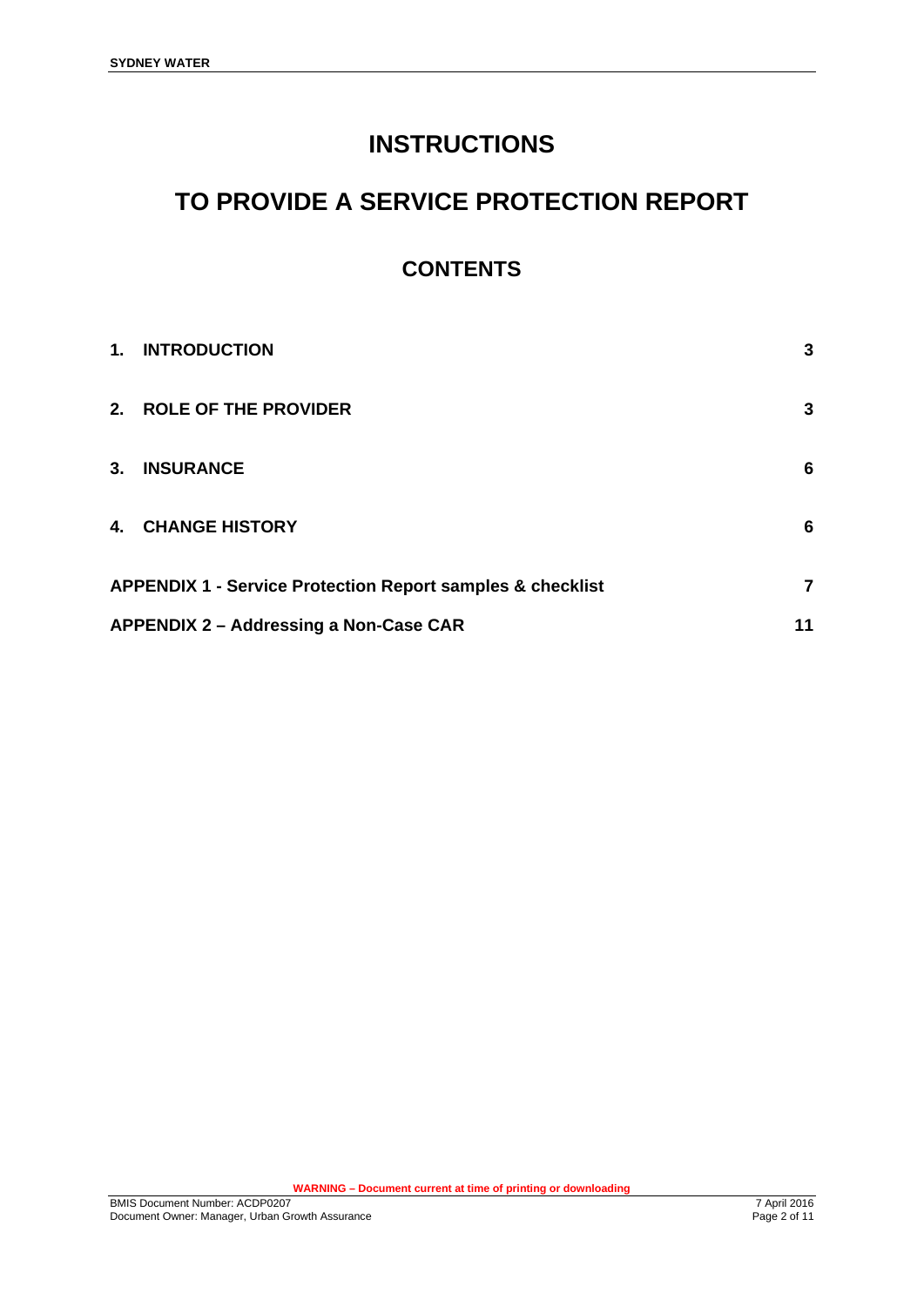#### **1. INTRODUCTION**

Service Protection Reports can only be carried out by a Sydney Water listed Designer, Constructor of Minor Works (Sewer) or a Constructor. (Must be identified and listed on the Sydney Water website as a Service Protection Report Provider.)

These instructions are provided for Developer Infrastructure Providers (Providers) engaged by an applicant to provide a Service Protection Report.

The instructions form part of Sydney Water's Asset Creation Developer Process and the procedures outlined below are designed to complement internal procedures applicable to Sydney Water.

#### **1.1 Scope of Service Protection Report**

A Service Protection Report identifies and locates all Sydney Water assets. These assets include, but are not limited to, sewer, potable water, recycled water, stormwater and easements.

The Service Protection Report is required to enable the accurate plotting of Sydney Water assets onto Building Plans, Architectural Plans and Structural Design Plans to comply with the *Technical Guidelines - Building over and adjacent to pipe assets* (available on our website), where any building work affects a Sydney Water asset.

The location of Sydney Water assets derived from information detailed on the Service Protection Report must be accurately shown on the building plan (site plan), architectural plan and any associated structural engineering plan (plan and sections) to be submitted to Sydney Water for approval.

The Provider is responsible for the accuracy of the information provided on the Service Protection Report and for any adverse impact if that information is incorrect.

#### **2. ROLE OF THE PROVIDER**

Prior to the commencement of the Service Protection Report, the Provider must evaluate the assets to be located, as indicated on a current Service Location Print (HYDRA) and advise the customer if they have the capabilities to provide the report.

**2.1** The Provider's role is to:

- (a) ensure a Site-Specific Environmental Management Plan (EMP) is prepared and implemented on site;
- (b) ensure a Site-Specific Project Safety Plan (PSP) for Service Protection Report activities is prepared and implemented on site, which incorporates WorkCover requirements and site specific hazards;
- (c) ensure approval from adjoining property owners is obtained and documented if entry is necessary to carry out any activities related to producing the report;
- (d) ensure that all activities in relation to the provision of a Service Protection Report are certified by key personnel accredited with the Provider;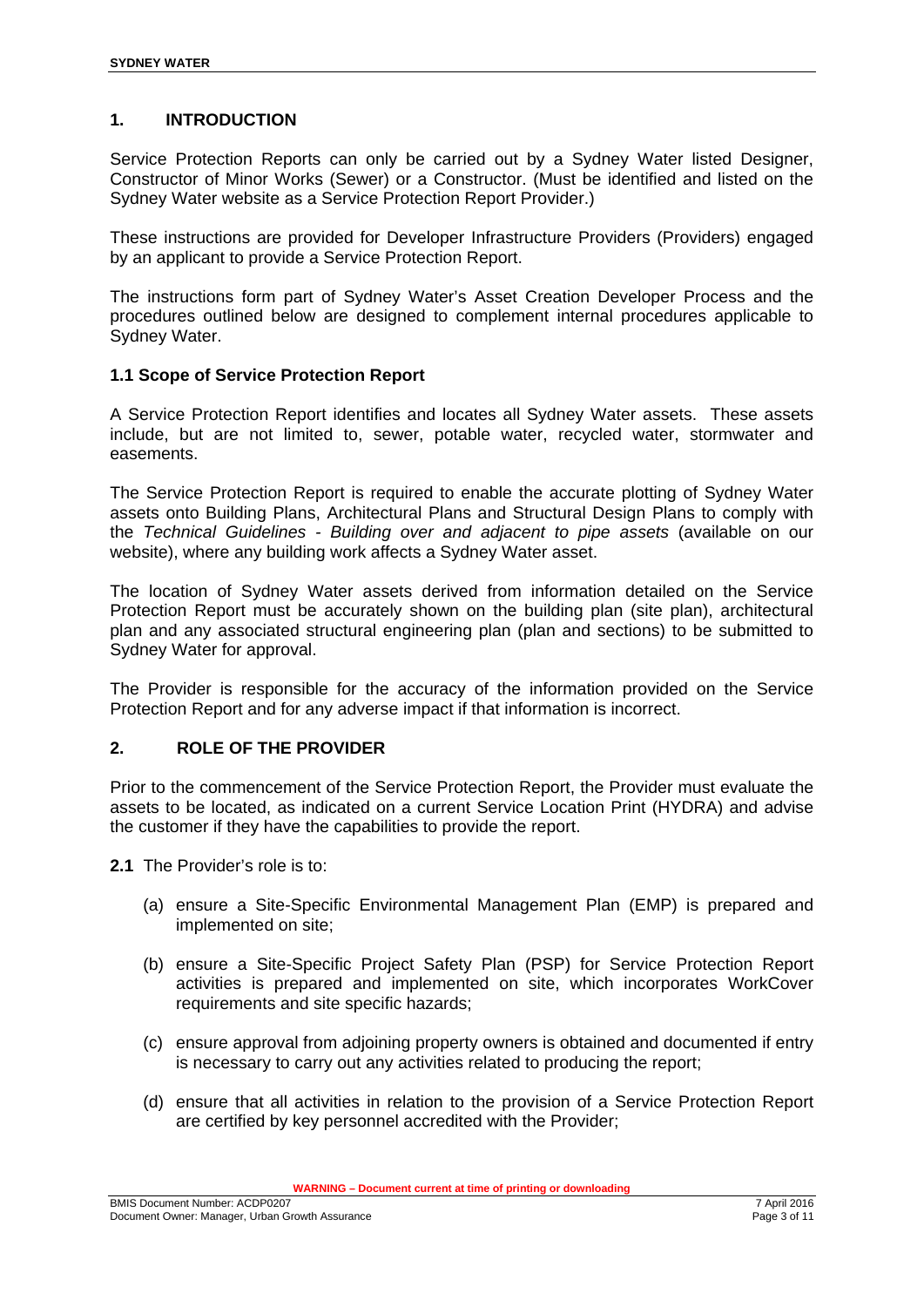- (e) carry out the works in accordance with these instructions and any other instructions issued by Sydney Water from time to time;
- (f) update the Project Safety Plan and Environmental Management Plan as required and ensure that they are on site and adhered to at all times;
- (g) comply with all laws and requirements of all authorities concerning health, safety and the environment (including Heritage issues);
- (h) ensure all key personnel have the appropriate training in safety, including Confined Space Certification in accordance with Sydney Water's and WorkCover's requirements;
- (i) ensure restoration (if applicable) meets with the satisfaction of the affected property owner; and
- (j) comply with any audit requirements Sydney Water may request.
- **2.2** The Provider must produce a Service Protection Report in an electronic format (ie no hand written information) on a Service Location Print (HYDRA) or on a survey/architectural/engineering site plan in conjunction with the HYDRA plan (see Appendix 1), that meets the following minimum criteria and guidelines:
	- (a) Include the following Provider details on Company letterhead:
		- Name of Provider
		- Address
		- Contact Details
		- $\bullet$  ABN
		- Printed name of Key person producing the report
		- Signature of Key person on the report
		- Date of Report.
	- (b) Certification

The following paragraph must be included on the Service Protection Report:

I, ……………(name of Key person) of……………..(company name), being accredited to carry out a Service Protection Report, certify that the information shown on the Report is accurate and has been prepared in accordance with the relevant instructions.

Sign:………………………… Date:……../……../…….

(c) Property Details

Address of property (Street No if known, Lot No, Street Name, Suburb).

(d) The Provider must locate and document **all** Sydney Water assets (including easements) within the subject property, adjoining properties and dedicated public road reserve (including footpath area) that are within the zone of influence of the proposed building/structure/works.

**WARNING – Document current at time of printing or downloading**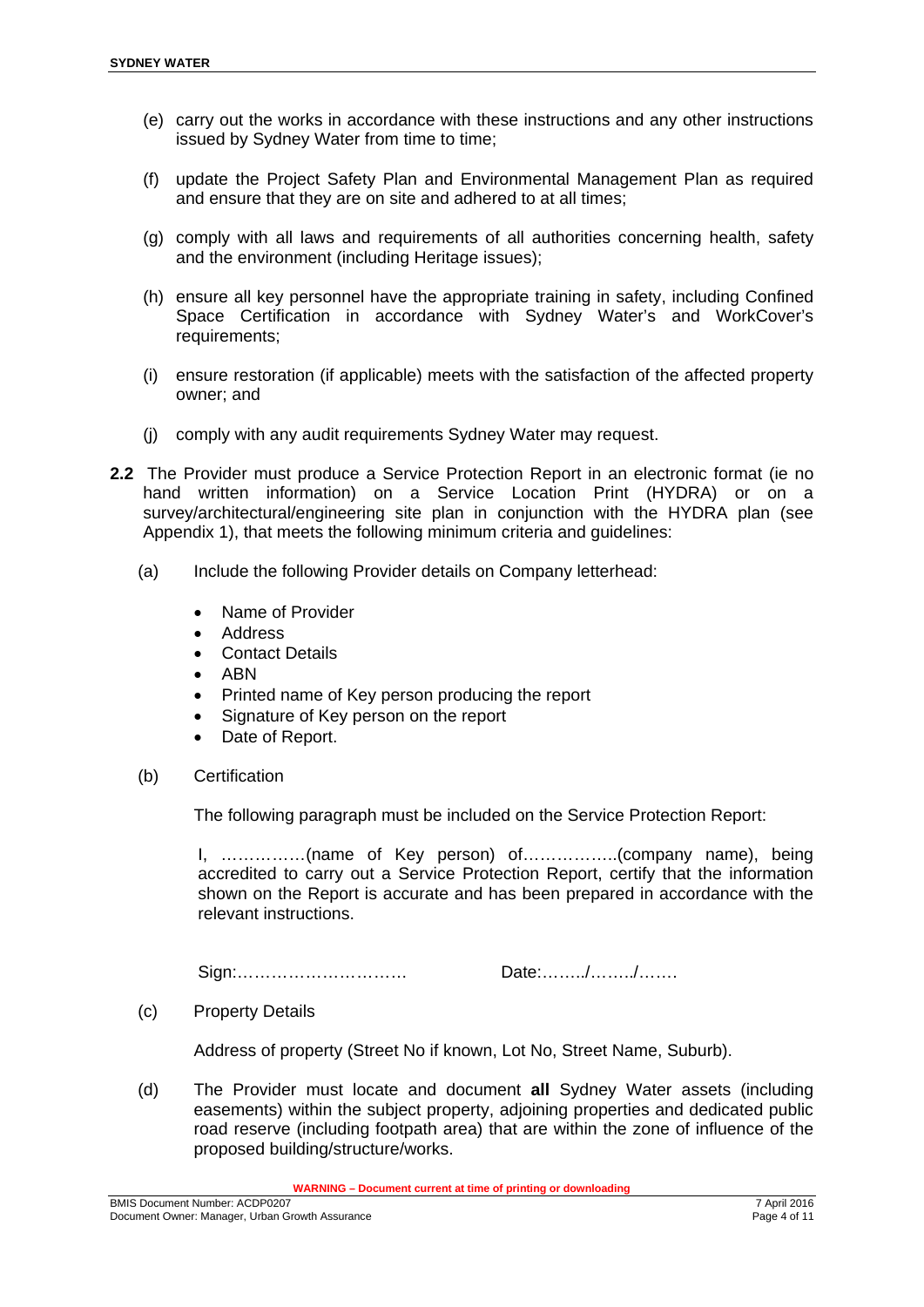- The zone of influence is defined in the *Technical Guidelines Building over and adjacent to pipe assets* on Sydney Water's website.
- (e) Show easement location, pipe size, pipe type, depth to invert and strata for each structure and/or section of asset. Also show the **method** of locating each of these structures and assets.
	- All Sydney Water easements must be located and marked by a registered surveyor.
	- All Sydney Water assets must be located on site by an appropriate location method to ensure accuracy. Appropriate methods include, but not limited to, use of electronic equipment, potholing, probing, surveying, accessing structures.

**Note:** Sydney Water may request potholing be used to determine the exact location of critical assets such as watermains in easements and sewer rising mains. This may be determined as a requirement after the review of a building plan approval application submitted to Sydney Water.

- All information on the Service Protection Report must be compiled and verified from fieldwork and measurements carried out at the property.
- (f) Sydney Water assets must be identified by an Asset Indicator on site by the placement of survey pegs/marks where the assets have been located (and included in the Service Protection Report).
	- The Asset Indicators must accurately mark:

- the centreline of Sydney Water assets for pipes up to and including DN 300 and

- both outside edges for Sydney Water pipes larger than DN 300 and for any non-circular pipe (eg oviform, box section etc).

**Note:** The peg must accurately indicate whether it is an edge marking or a centreline marking.

- Where possible the Asset Indicators must be clear of all proposed building works and remain in place until concrete encasement and/or pier supervision has been completed. Asset Indicators must be of a permanent nature (e.g. hardwood peg, drill hole, ramset nail etc.) circled with permanent line marking paint or equivalent.
- All Asset Indicators must be tied into property boundaries, permanent structures or recovery marks that must remain in place and unaltered until all building works are completed to enable verification and/or re-establishment of the Asset Indicators. Recovery marks must be of a permanent nature (eg drill hole, ramset nail etc.) circled with permanent line marking paint or equivalent.
- All ties must be in accordance with the Water Supply Code of Australia (Sydney Water Edition) (Appendix SW M Drafting requirements) and the Sewerage Code of Australia (Sydney Water Edition) (Appendix SW 3 Drafting Requirements).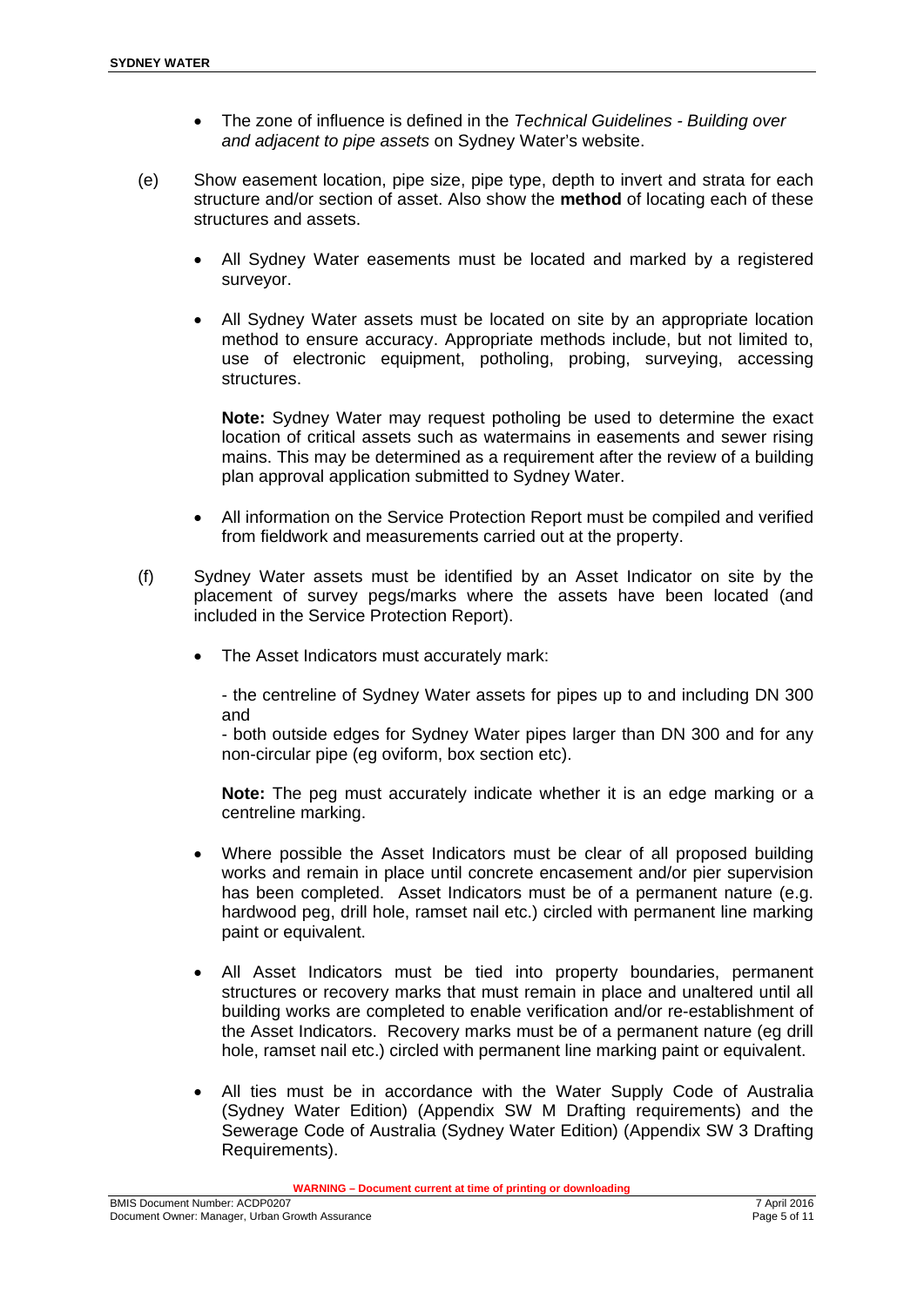- (g) If the Provider is unable to accurately tie Asset Indicators to property boundaries, permanent structures or recovery marks to enable the plotting of the assets on the applicant's building plans (site plan) and any associated structural engineering plan, the Provider must advise the applicant that the property requires the boundaries to be marked by survey to enable the Service Protection Report to be completed.
- (h) Corrective Action Request:

Where a problem, fault or non conformance has occurred the Auditor will issue the Provider with a Corrective Action Request.

**Appendix 2** shows the Provider how to respond to a Corrective Action Request for a "non-case" project i.e. a project not managed under an eDeveloper application so does not have a Case Number.

#### **3. INSURANCE**

The Provider must ensure they have adequate professional indemnity insurance and public liability insurance to cover any claims associated with the information supplied on the Service Protection Report.

#### **4. CHANGE HISTORY**

| <b>Version Date</b><br>number revised | <b>Approved by Author/s</b> |                  | <b>Brief description of change</b>                                             |
|---------------------------------------|-----------------------------|------------------|--------------------------------------------------------------------------------|
| $\overline{5}$                        | $07/04/2016$ Peter Jansen   | <b>B</b> Hansard | Various adds about defining asset<br>location method, note about pegs $2.2(f)$ |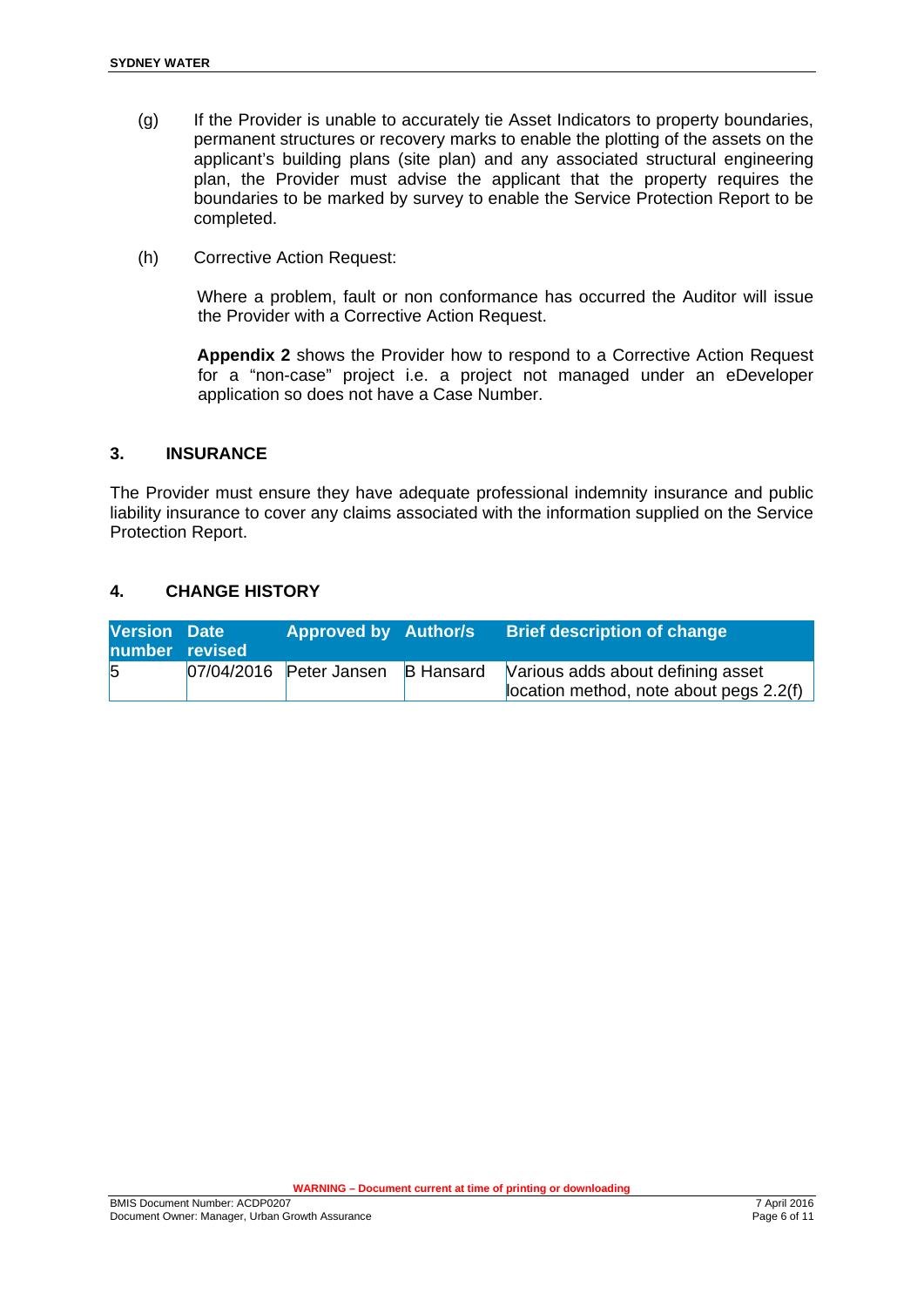## **APPENDIX 1 –**

# **SERVICE PROTECTION REPORT**

## **(Samples)**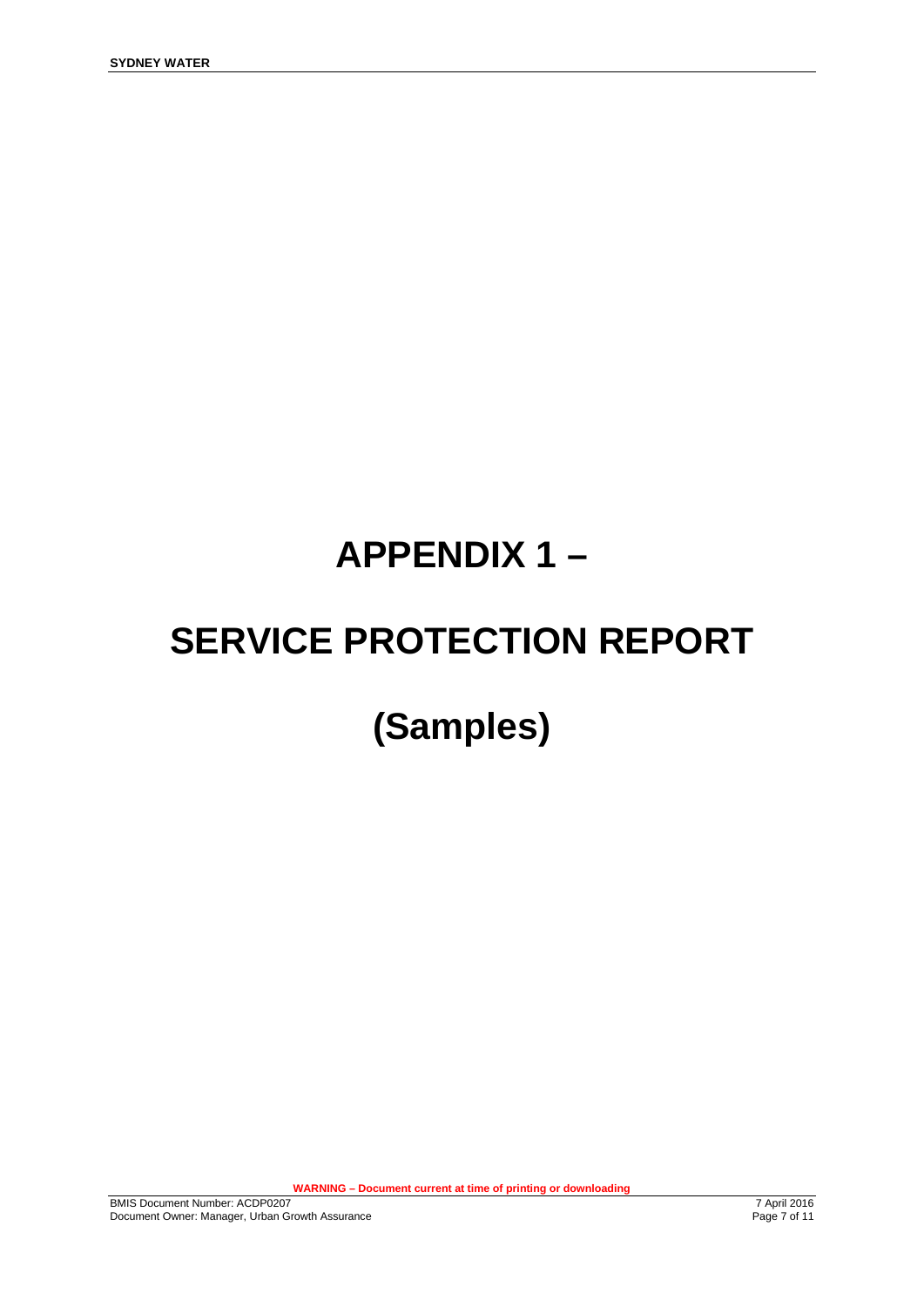

#### **SYDNEY WATER** SERVICE PROTECTION REPORT (EXAMPLE ONLY)

Property Address: 4 Amaral Street, Narraweena

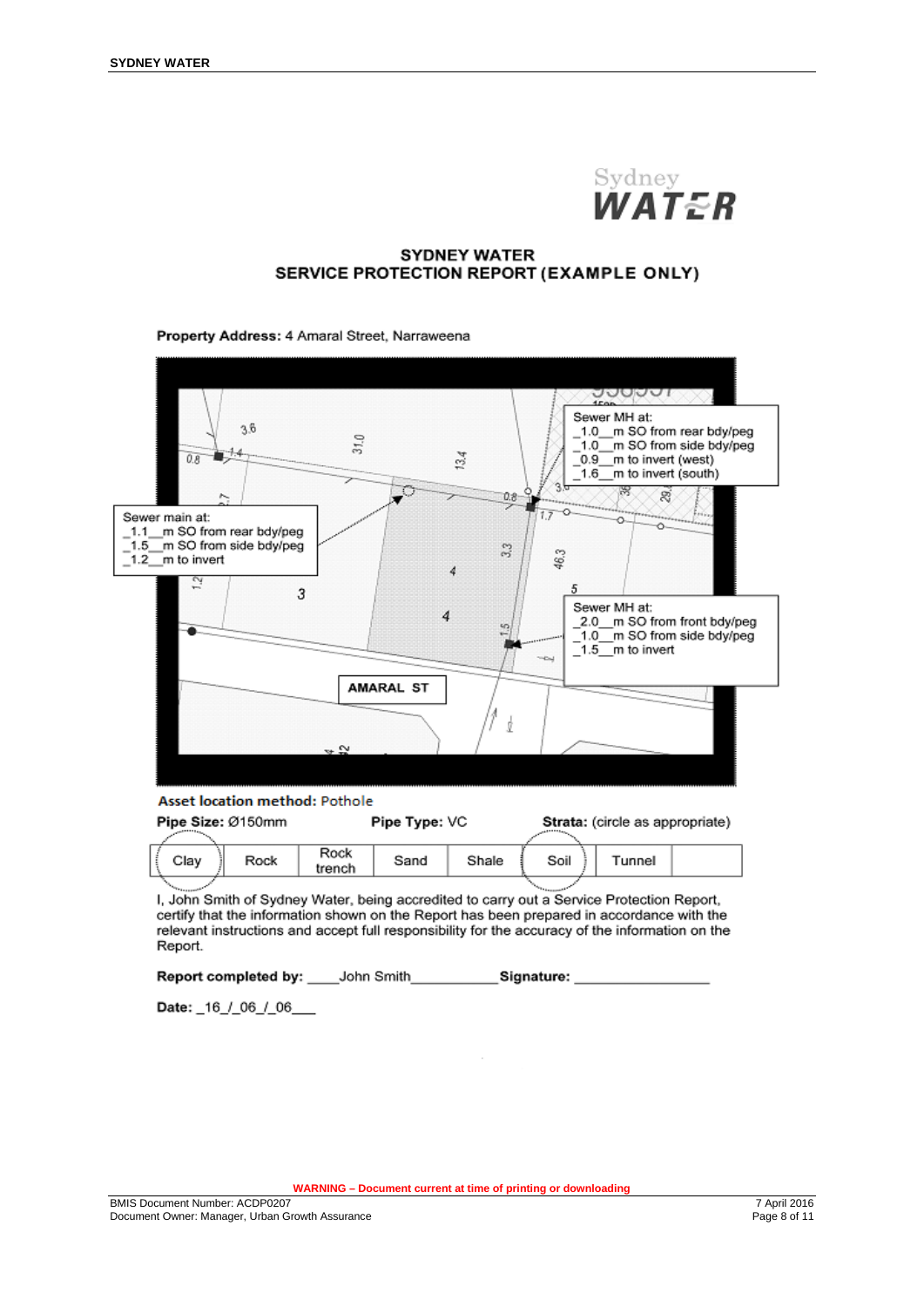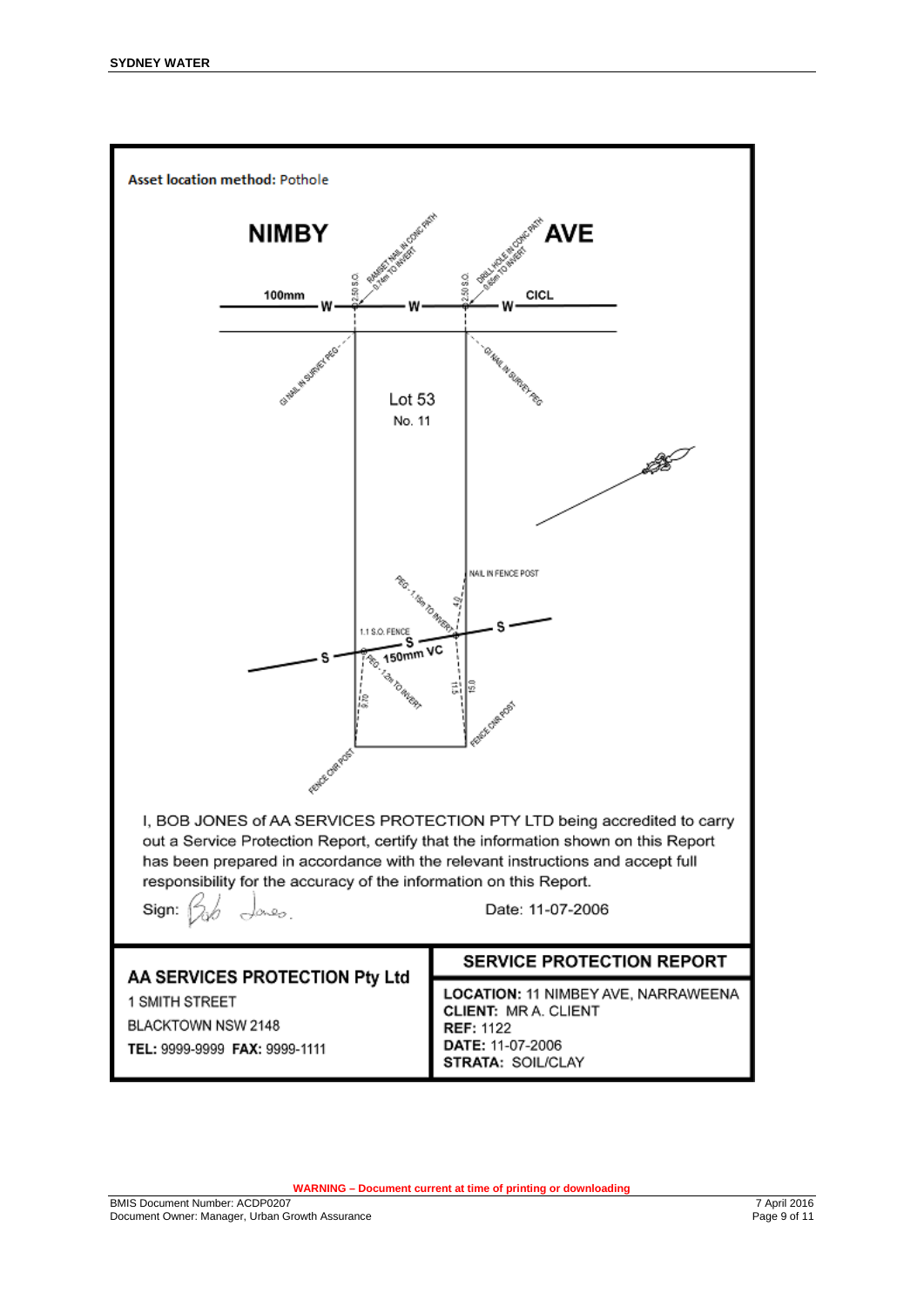### **SERVICE PROTECTION REPORT**

### **CHECK LIST**

| <b>Property Address:</b> |  |
|--------------------------|--|
| <b>Reference No:</b>     |  |

| Minimum Information Required                                                                                      |  |  |
|-------------------------------------------------------------------------------------------------------------------|--|--|
| Report prepared on a Service Location Print (HYDRA)                                                               |  |  |
| Report prepared on a survey/architectural/engineering site plan with a<br>Service Location Print (HYDRA) attached |  |  |
| Company letterhead (Provider name, address, contact details, ABN)                                                 |  |  |
| Property address of report                                                                                        |  |  |
| Certification paragraph on report                                                                                 |  |  |
| Printed name of key person                                                                                        |  |  |
| Signature of key person                                                                                           |  |  |
| Date of report                                                                                                    |  |  |
| Street name, house and/or lot number on report                                                                    |  |  |
| All necessary Sydney Water assets and easements shown                                                             |  |  |
| Acceptable ties for each structure and/or section of asset                                                        |  |  |
| Pipe size (each asset and section)                                                                                |  |  |
| Pipe type (each asset and section)                                                                                |  |  |
| Depth to invert (each asset structure and/or section)                                                             |  |  |
| <b>Strata</b>                                                                                                     |  |  |
| Asset indicators                                                                                                  |  |  |
| Asset location method (each asset)                                                                                |  |  |